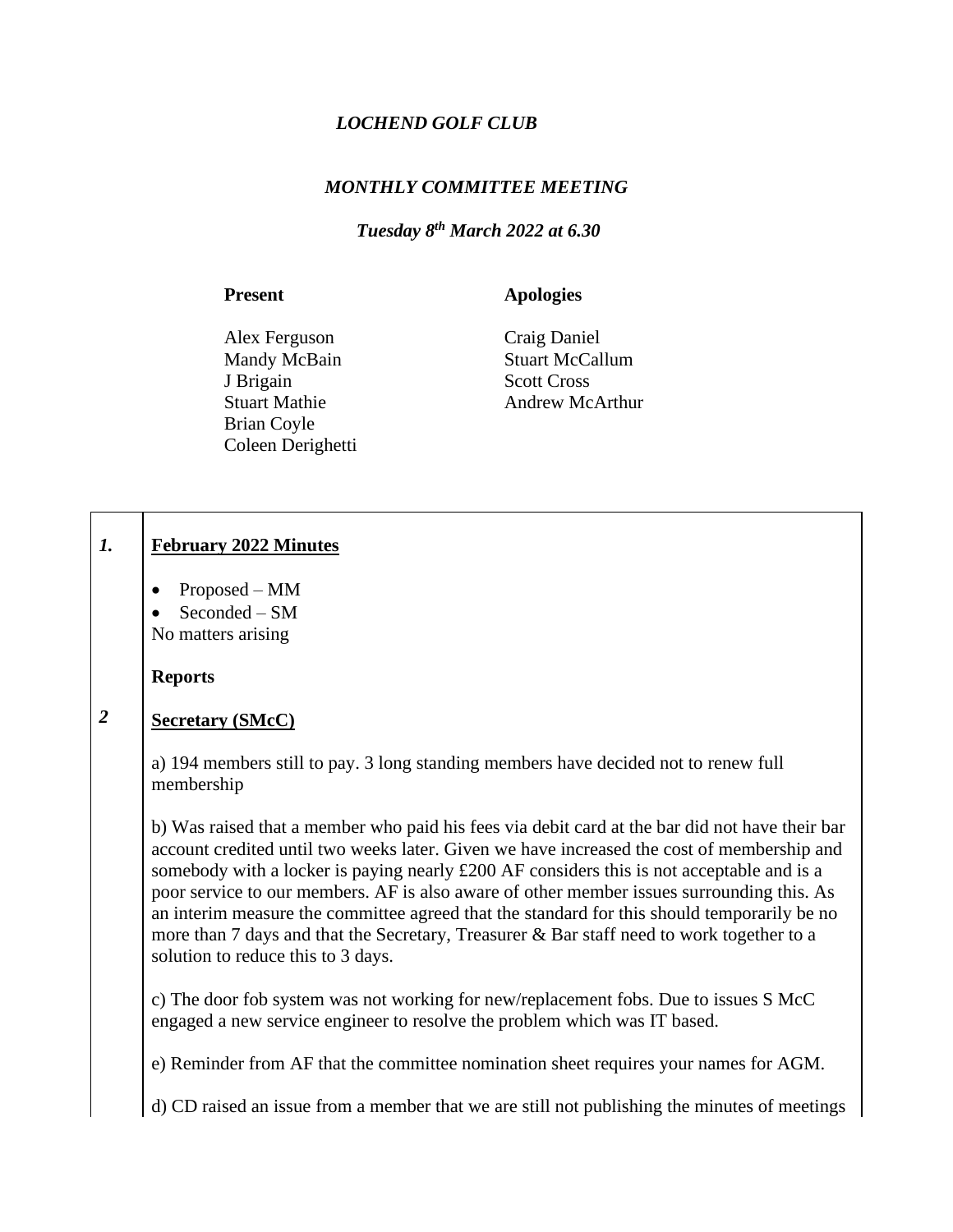despite agreeing at a past meeting that we would. Agreed that CD will now publish approved minutes on website in members area. So, for example the February minutes that we have just approved could now be added to website.

### *3.* **Treasurer Report (AMc)**

Bank account balance: £3.,623 in credit and £30,247 in savings account.

### *4.* **Bar Convenor (SM)**

- a) SM now holding regular weekly meetings. Is making gradual changes and implementing actions agreed by committee.
- b) Following an audit of personal licences, we have some actions to take and these are now in place.
- c) As was agreed prior to pandemic SM will now apply for "Public House" licence. Also, the extension of bar hours to ensure we can legally accept bookings and open at times when we need for private functions and tournaments without additional administration.
- d) AF brought up that with the potential removal of covid restrictions from  $21<sup>st</sup>$  March that we will need to make a decision on keeping the screens in front of the bar. Whilst this is a decision for the committee it was agreed that we have a duty of care to our staff and that we will discuss this with them before any decision is made.
- *5.* **Snrs**: 12 seniors played today

#### *6.* **Handicap Secretary, Club Competitions & Open Tournaments (SC)**

- a) Testing of on-line payment and applications for opens is going well
- b) Times for our opens and captains' day are now booked through EL, however there was some confusion surrounding this initially.
- c) Winter league bookings via app continue to cause some issues (and fun!!!)
- d) CD to approach WL captains on opinions for next winter league. Keep current format or revert to all match play in qualifying Leagues?

#### *7.* **Ladies Section (CD)**

Unfortunately, the weather won last month!

#### *8* **House Convenor**

- a) JB has completed tasks around the club.
- b) SM pushing forward with front door repair
- c) Still no word from Edinburgh council re lease of changing rooms in car park. MM explained that there are some changes in personnel. This may now take longer than we initially thought. Issues possibly with EL leasing from Edinburgh Council.